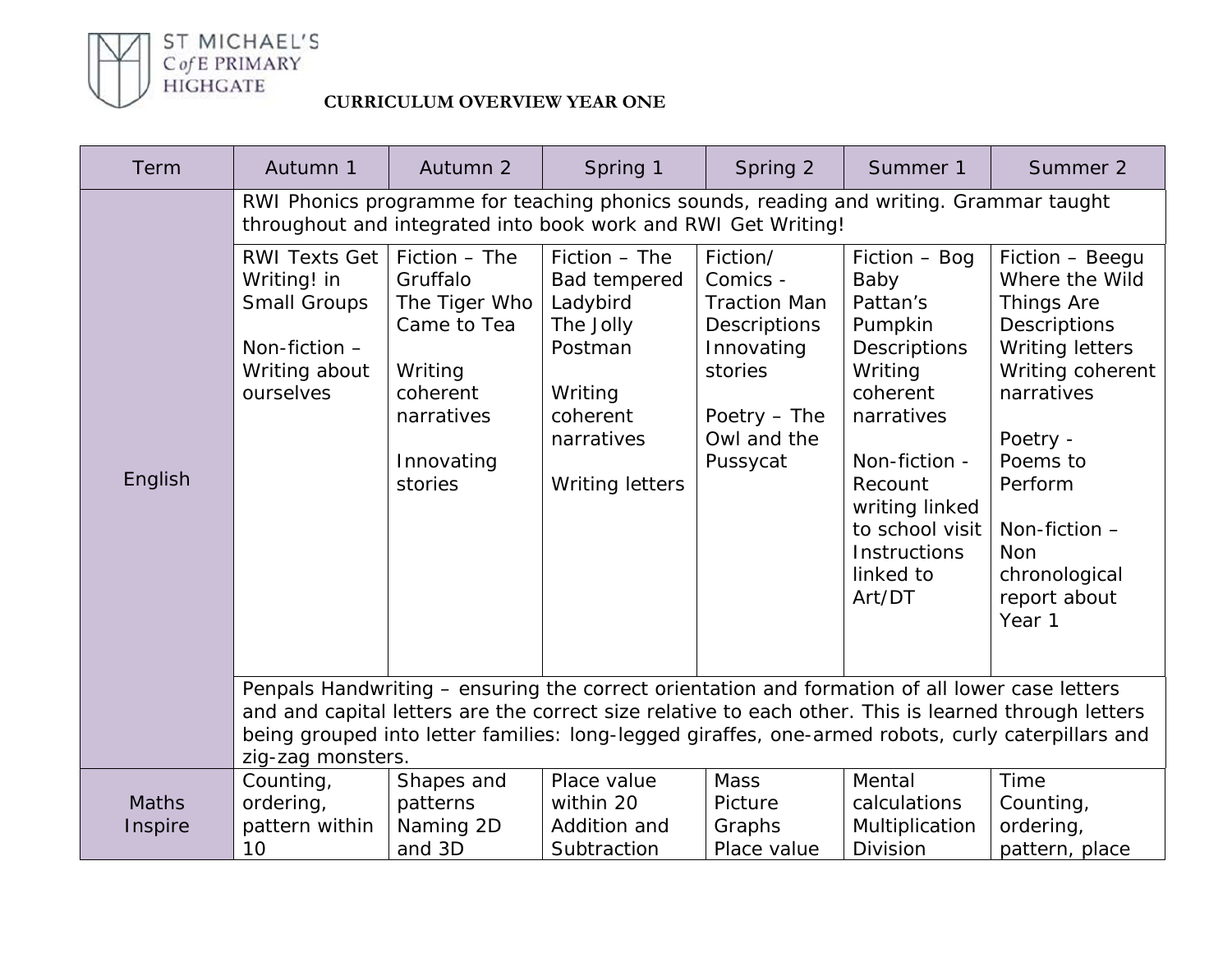

# ST MICHAEL'S<br>
C*of* E PRIMARY<br>
HIGHGATE<br> **CURRICULUM OVERVIEW YEAR ONE**

|                | Addition and   | shapes         | within 20                     | within 40    |               | value within100  |
|----------------|----------------|----------------|-------------------------------|--------------|---------------|------------------|
|                | Subtraction    | Ordinal        | Number bonds                  | Addition and |               | Money            |
|                | within 10      | <b>Numbers</b> | to 20                         | Subtraction  |               |                  |
|                | Number bonds   | Positional     | Length                        | within 40    |               |                  |
|                | to 10          | Language       |                               | Adding three |               |                  |
|                |                |                |                               | 1 digit      |               |                  |
|                |                |                |                               | numbers      |               |                  |
|                | Creation story | <b>Saints</b>  | Jewish Life                   | The Ten      | Islamic Life  | Jesus' Stories   |
| <b>RE</b>      |                | Nativity       |                               | Commandm     |               |                  |
| <b>LDBS</b>    |                |                |                               | ents         |               |                  |
|                | Significant    | Ernest         | Kings and Queens of England   |              | Toys          | Seaside History  |
|                | people - Class | Shackleton     | and Britain                   |              | History of    | of the           |
|                | names          | and Matthew    |                               |              | toys Old and  | seaside/traditio |
|                |                | Henson         | Introducing idea of           |              | new Materials | n                |
|                | Ourselves, our |                | chronology: Timeline of Kings |              |               | Transport        |
|                | homes and      | Mapping skills | and Queens of the UK          |              |               | Clothes          |
| <b>Topic</b>   | our            | of World       | Learning about past           |              |               | Compare the      |
| <b>History</b> | celebrations   | Continents     | monarchs and developing       |              |               | seaside around   |
| Geography      | (Bonfire Night | and of North   | critical thinking             |              |               | the globe        |
|                | and Poppy      | and South      | Compare Queen Elizabeth I     |              |               |                  |
|                | Day)           | Pole           | and Queen Victoria            |              |               |                  |
|                | Mapping and    | Similarities   | Countries and surrounding     |              |               |                  |
|                | explore the    | and            | seas of the UK                |              |               |                  |
|                | local area     | differences.   |                               |              |               |                  |
|                |                | <b>Between</b> |                               |              |               |                  |
|                |                | Shackleton     |                               |              |               |                  |
|                |                | and Henson     |                               |              |               |                  |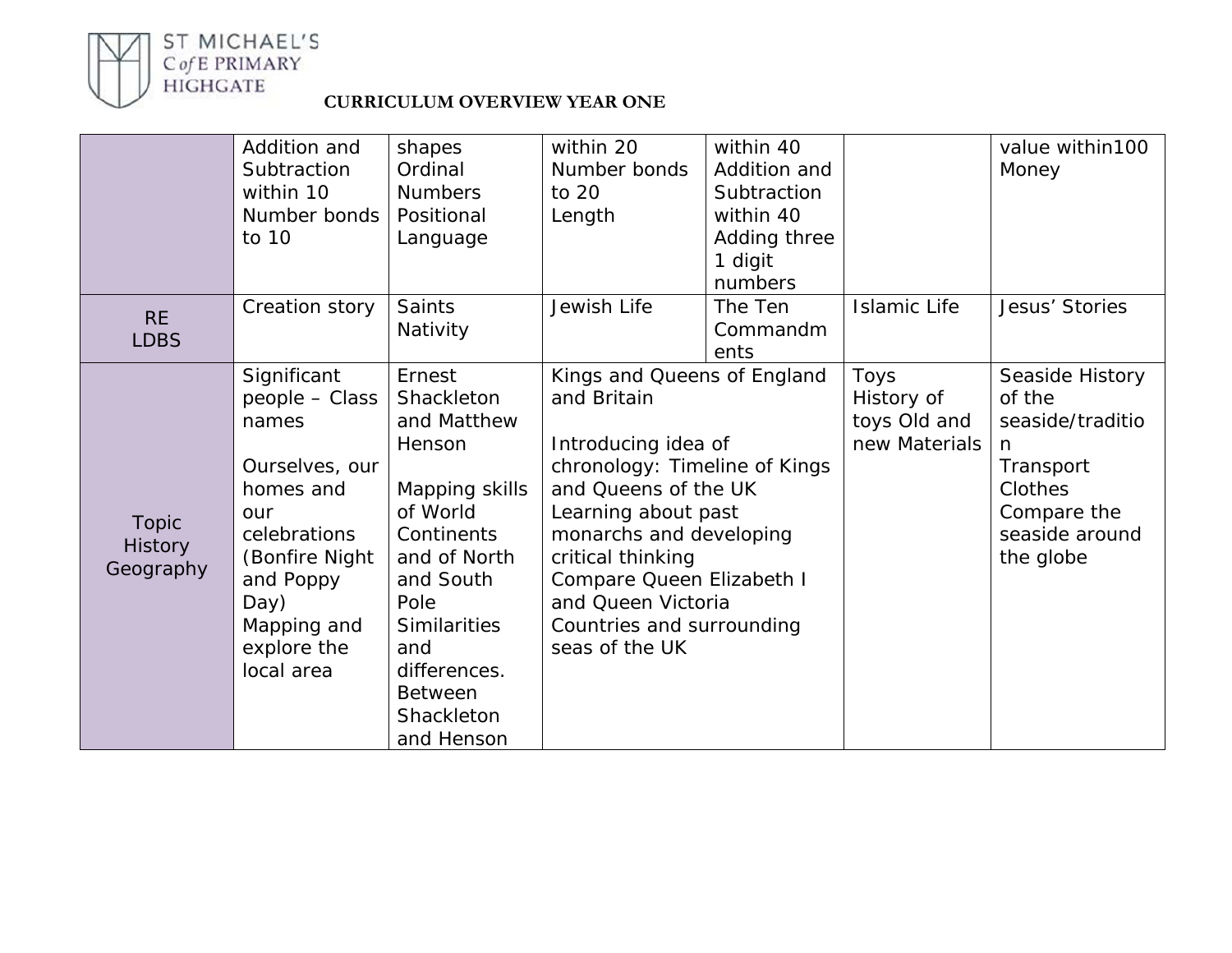

ST MICHAEL'S<br>
C*of* E PRIMARY<br>
HIGHGATE<br> **CURRICULUM OVERVIEW YEAR ONE** 

| Computing<br>Purple Mash | Using and<br>closing down<br>apps                                                                                                                                   | Technology<br>outside school<br>Intro to Purple<br>Mash                                                                           | E-safety<br>Pictograms                                                                           | Lego<br>builders<br>Maze<br>explorers                                                                       | Spreadsheets                                                                               | Coding                                                                               |
|--------------------------|---------------------------------------------------------------------------------------------------------------------------------------------------------------------|-----------------------------------------------------------------------------------------------------------------------------------|--------------------------------------------------------------------------------------------------|-------------------------------------------------------------------------------------------------------------|--------------------------------------------------------------------------------------------|--------------------------------------------------------------------------------------|
| <b>Music</b><br>Charanga | Hey You! -<br>80s Hip-hop                                                                                                                                           | Little Angel<br><b>Gets Her</b><br>Wings -<br>Christmas                                                                           | Into the<br>$Groove -$<br>Blues, Latin,<br>Funk, Bhangra                                         | Rhythm in<br>the Way we<br>Walk and<br>Banana rap<br>- Reggae                                               | Round and<br>Round -<br>Jazz, Big<br><b>Band</b>                                           | Reflect, Rewind<br>and Replay -<br>Classical                                         |
| Art/DT                   | Drawing and<br>cutting to<br>make local<br>buildings in<br>the style of<br>Makeda<br>Bizuneh (The<br>Roofs in the<br>Moonlight)<br>Colour<br>Wheel/Colour<br>Mixing | Use a variety<br>of tools for<br>mark making<br>different<br>(strokes and<br>shading).<br>Christmas<br>cards and<br>Christmas art | Create paper<br>for collaging in<br>the style of<br>Eric Carle (The<br>Bad tempered<br>Ladybird) | Portraits of<br>Queens<br>Elizabeth I<br>Mother's<br>Day cards<br>DT                                        | Models of<br>Bog Baby<br><b>Islamic</b><br>geometric<br>designs<br>(repeating<br>patterns) | Observational<br>drawings of<br>flowers and<br>plants<br>Father's Day<br>cards<br>DT |
| P.E<br>Get Set 4 PE      | <b>Fitness</b><br>Team building                                                                                                                                     | Fundamentals<br>Yoga                                                                                                              | Gymnastics<br>Sending and<br>receiving                                                           | Dance<br>Target<br>games                                                                                    | Striking and<br>Fielding<br><b>Ball skills</b>                                             | <b>Athletics</b><br>Invasion                                                         |
| <b>Science</b>           | Observe and<br>describe<br>changes to<br>the weather                                                                                                                | Animals incl. Humans<br>Humans - senses, body parts<br>Birds and fish Mammals,<br>reptiles, amphibians                            |                                                                                                  | <b>Everyday Materials</b><br>Name and identify materials<br>Properties/grouping<br>Suitability of materials |                                                                                            | Plants<br>Name common<br>plants and trees<br>Structure of                            |